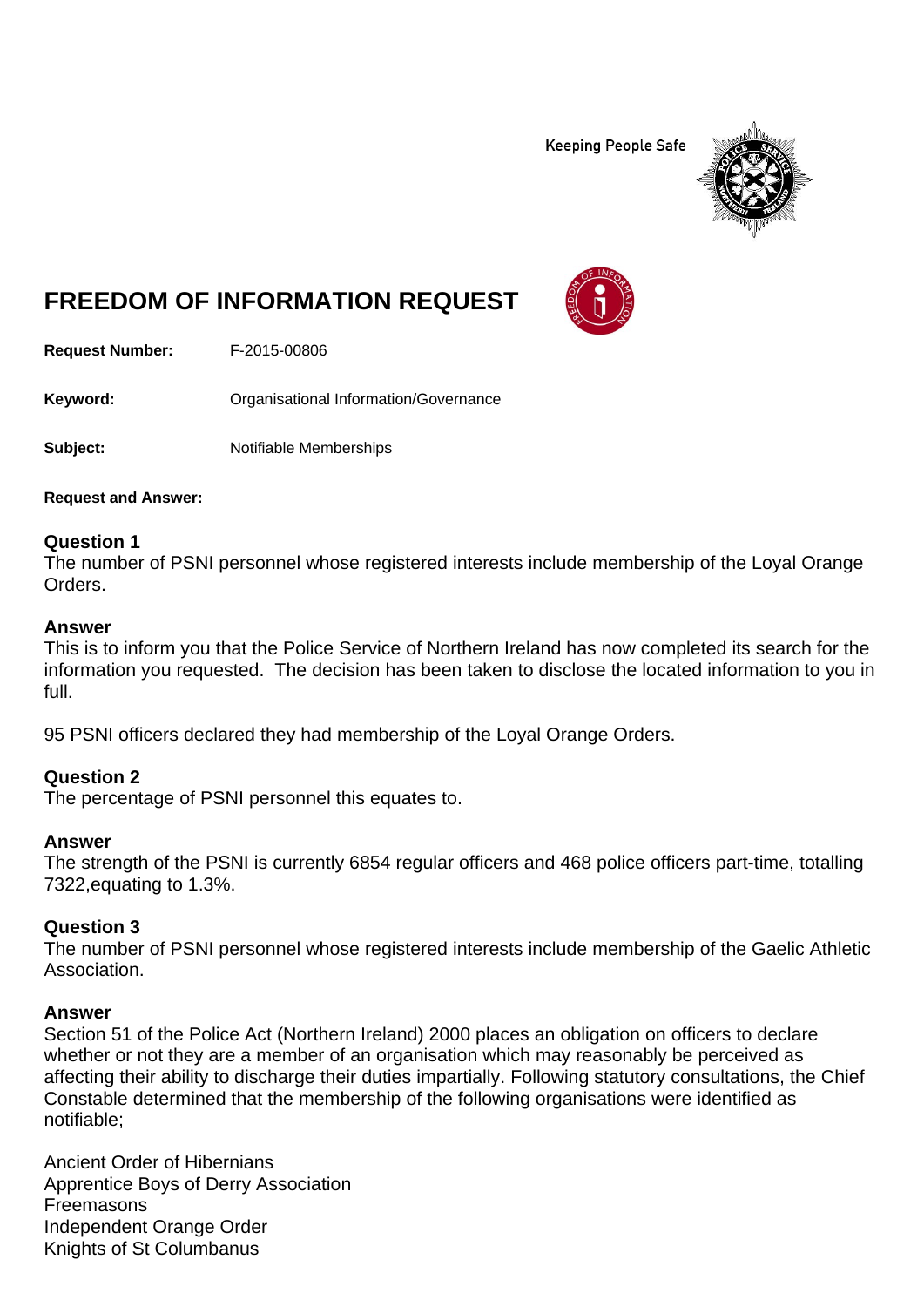Loyal Orange Institution (including the Women's Orange Order) Royal Black Institution

The Gaelic Athletic Association is not identified as a 'notifiable', therefore membership declaration is not required.

# **Question 4**

The percentage of PSNI personnel this equates to.

## **Answer**

No information held.

## **Question 5**

The number of PSNI personnel whose registered interests include membership of the Royal Black Preceptory.

## **Answer**

46 PSNI officers declared membership of the Royal Black Institution.

## **Question 6**

The percentage of PSNI personnel this equates to.

## **Answer**

The percentage is 0.6%.

## **Question 7**

The number of PSNI personnel whose registered interests include membership of the Irish National Foresters (INF).

## **Answer**

No information held (please see response to question 3).

## **Question 8**

The percentage of PSNI personnel this equates to.

## **Answer**

No information held.

## **Question 9**

The number of PSNI personnel whose registered interests include membership of the Apprentice Boys.

#### **Answer**

19 PSNI officers declared membership of the Apprentice Boys of Derry Association.

## **Question 10**

The percentage of PSNI personnel this equates to.

## **Answer**

The percentage this equates to is 0.2%.

## **Question 11**

The number of PSNI personnel whose registered interests include membership of the Ancient Order of Hibernian (AOH).